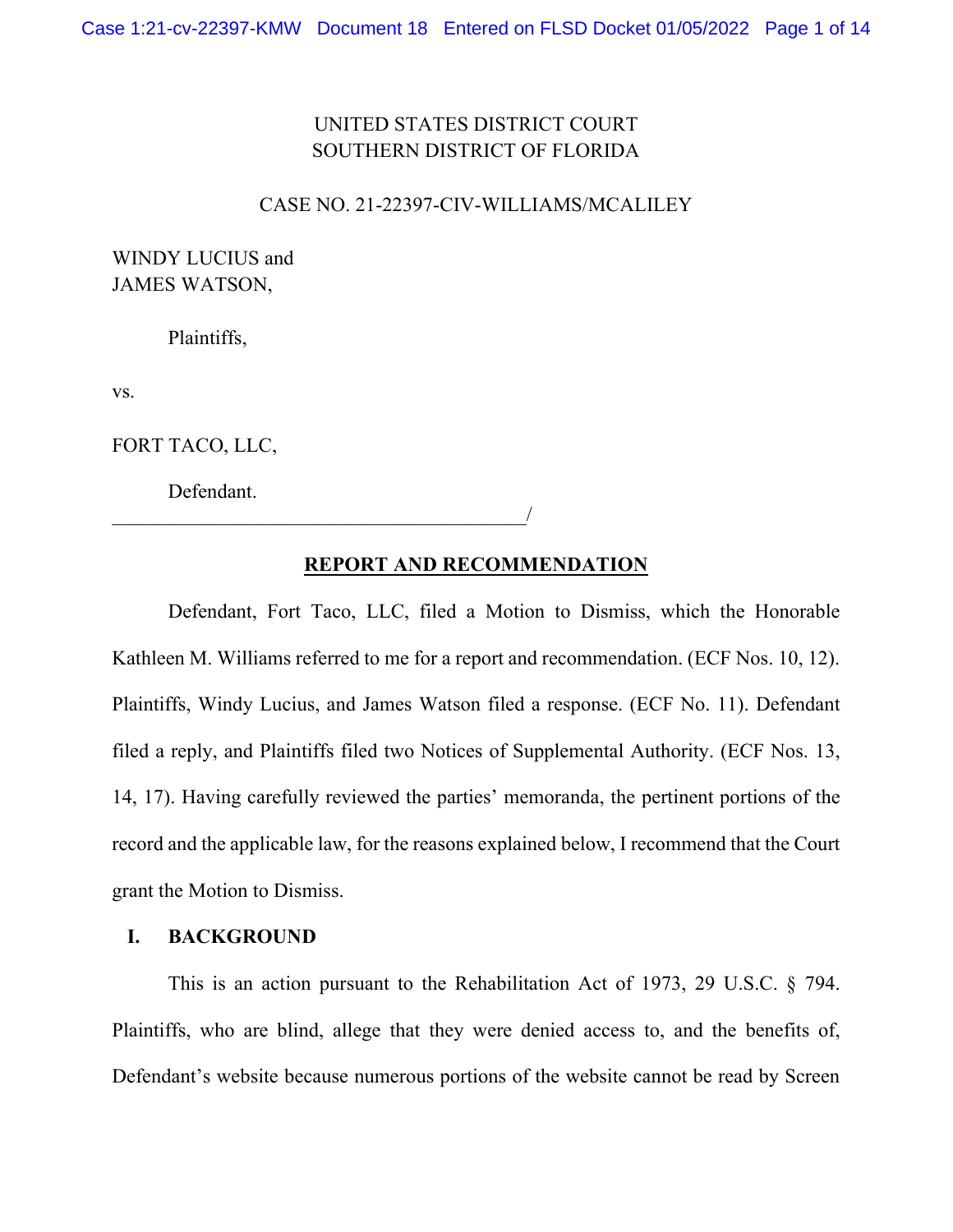Reader Software, which is designed to assist persons who are visually impaired. (ECF No. 1 at ¶¶ 2, 9). Plaintiffs claim that Defendant's website is an extension of its physical restaurant, and that it allows customers to make reservations, purchase gift cards, explore menu items and take advantage of specials. (*Id*.). Plaintiffs allege that they attempted to access Defendant's website, but many features were inaccessible to them because those features do not interface with and are not readable by Screen Reader Software. (*Id*.). Plaintiffs acknowledge that Defendant's website contains an accessibility widget but allege that this tool does not function properly. (*Id*.). Plaintiffs assert that they continue to attempt to utilize Defendant's website because they wish to patronize Defendant's brick and mortar restaurant and would like to know in advance about new products, items available for purchase, and promotions. (*Id*. at ¶¶ 10, 13).

Plaintiffs bring one claim for violation of Section 504 of the Rehabilitation Act. They allege that Defendant is subject to the Rehabilitation Act because it received federal financial assistance in the form of loans under the Paycheck Protection Program ("PPP"). (*Id*. at ¶¶ 7, 1-1). On its PPP applications, Defendant reported that it intended to use the loan proceeds for payroll expenses. (ECF No. 1-1 at pp. 2, 6). Plaintiffs allege that Defendant's website is a "program or activity" within the meaning of the Act, and that Plaintiffs were denied access to the website solely because of their disability. (ECF No. 1 at ¶¶ 11(f)). Plaintiffs further allege that Defendant acted with deliberate indifference because it is aware of the inaccessible features of its website and failed to remedy them. (*Id*. at ¶ 12).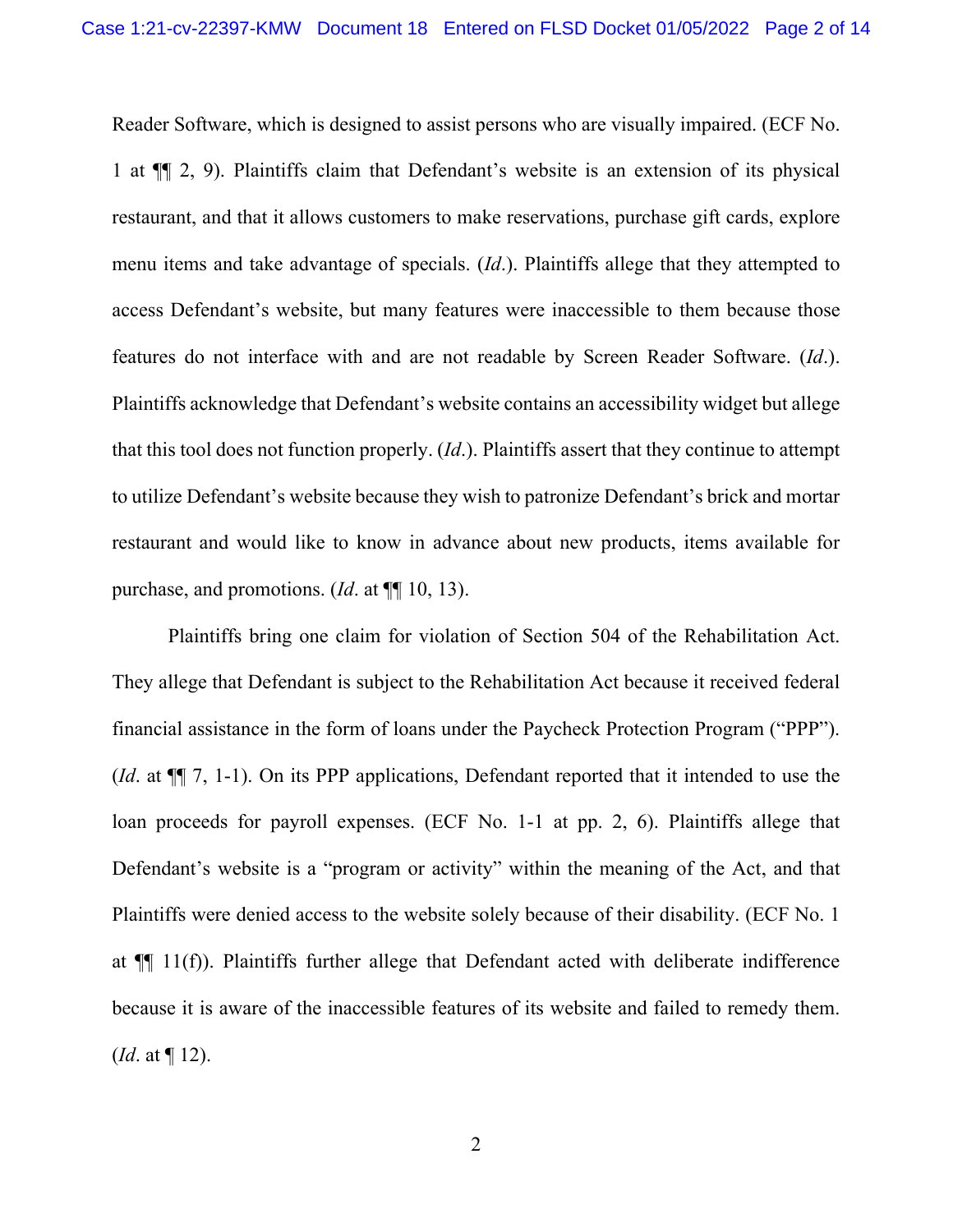Defendant moves to dismiss the Complaint for failure to state a claim upon which relief can be granted and raises three arguments: (1) any alleged deficiencies in its website cannot constitute disability discrimination because Defendant operates a physical restaurant and thus, its website is not the sole means of accessing its goods and services, relying upon the Eleventh Circuit's recent decision in *Gil v. Winn Dixie*, 993 F.3d 1266 (11th Cir. 2021); (2) the Rehabilitation Act is inapplicable because the PPP loans that Defendant received are not federal financial assistance within the meaning of the Rehabilitation Act; and (3) Plaintiffs have not alleged sufficient facts to show that Defendant acted with deliberate indifference. (ECF No. 10 at 3-9).

Plaintiffs oppose the Motion to Dismiss and contend that (1) *Gil* is inapplicable because the decision is limited to whether a website is considered a place of public accommodation, which is not an issue here, and *Gil* does not bind this Court because the Eleventh Circuit has not issued a mandate and has before it a petition for rehearing;<sup>[1](#page-2-0)</sup> (2) whether the PPP loans that Defendant received constitute federal financial assistance is a question of fact that cannot be decided on a motion to dismiss and (3) the deliberate indifference inquiry cannot be decided on a motion to dismiss because it is a fact intensive inquiry that requires discovery. (ECF No. 11 at 6-12).

The Court must first address the threshold issue of the applicability of the Rehabilitation Act. As explained below, the Court concludes, as a matter of law, that

<span id="page-2-0"></span> $1$  On December 28, 2021, after Plaintiffs filed their response memorandum, the Eleventh Circuit granted the petition for panel rehearing, dismissed the appeal as moot, and vacated its opinion. *Gil v. Winn-Dixie Stores, Inc.*, No. 17-13467, 2021 WL 6129128, at \*1 (11th Cir. Dec. 28, 2021).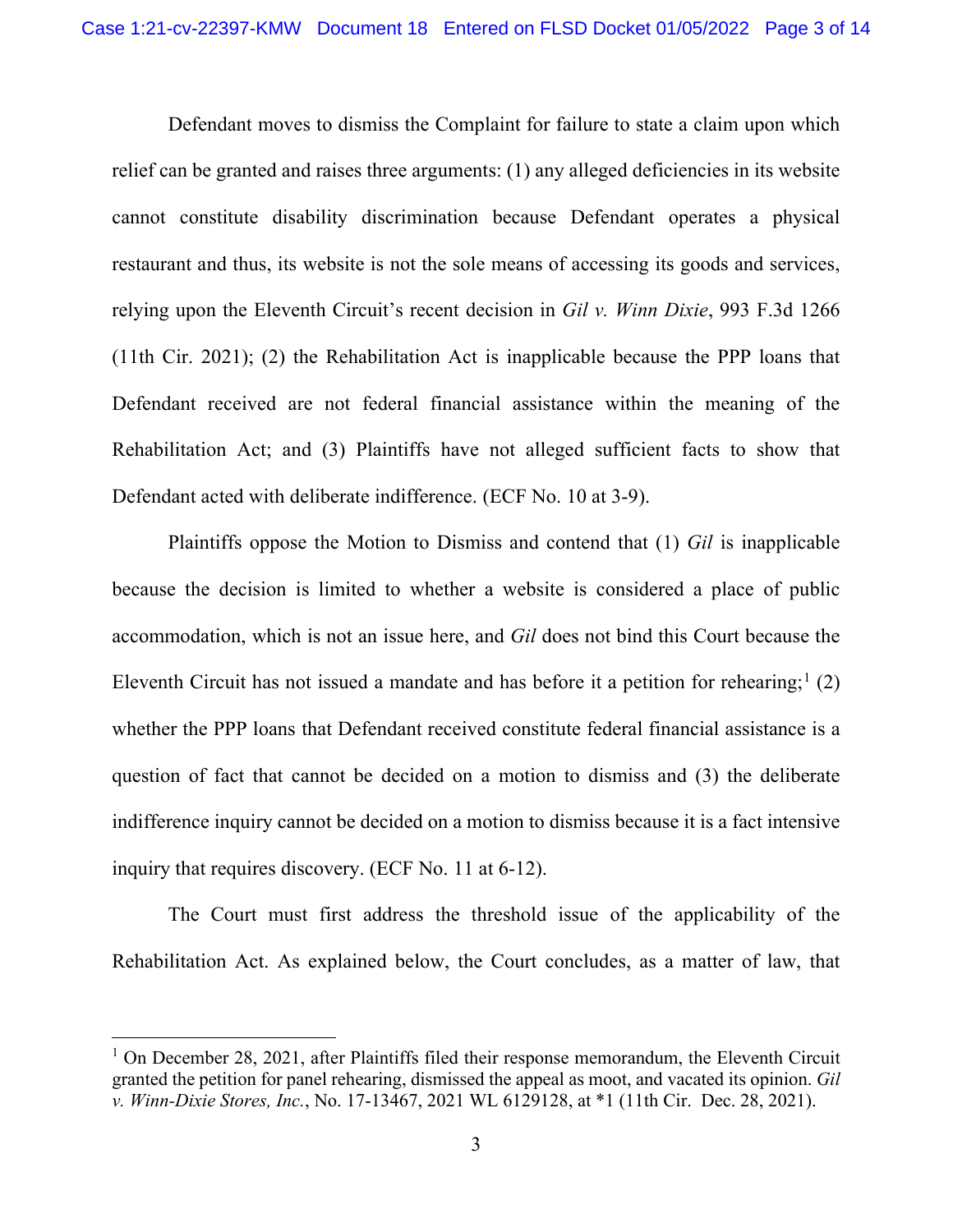Defendant's receipt of PPP loans does not constitute federal financial assistance within the meaning of the Rehabilitation Act.<sup>[2](#page-3-0)</sup> Accordingly, the Complaint fails to state a claim upon which relief can be granted.

## **II. ANALYSIS**

### A. The Rehabilitation Act

Section 504 of the Rehabilitation Act provides that "[n]o otherwise qualified individual with a disability in the United States … shall, solely by reason of her or his disability, be excluded from the participation in, be denied the benefits of, or be subjected to discrimination under *any program or activity receiving Federal financial assistance* …." 29 U.S.C. § 794(a) (emphasis added). The statute defines "program or activity" to include "an entire corporation, partnership, or other private organization, or an entire sole proprietorship if assistance is extended to such corporation, partnership, private organization, or sole proprietorship *as a whole* …." *Id*. at § 794(b)(3)(A)(i) (emphasis added).

While Section 504 does not define the term "Federal financial assistance," the legislative history provides guidance. The Senate Report gives this explanation of "federal financial assistance" within the meaning of Section 504:

> Federal financial assistance extended to a corporation or other entity "as a whole" refers to situations where the corporation receives *general assistance that is not designated for a particular purpose*. Federal financial assistance to the Chrysler Company for the purpose of preventing the company from going bankrupt would be an example of assistance to a

<span id="page-3-0"></span> $2$  In light of this conclusion, the Court does not address Defendant's remaining arguments for dismissal.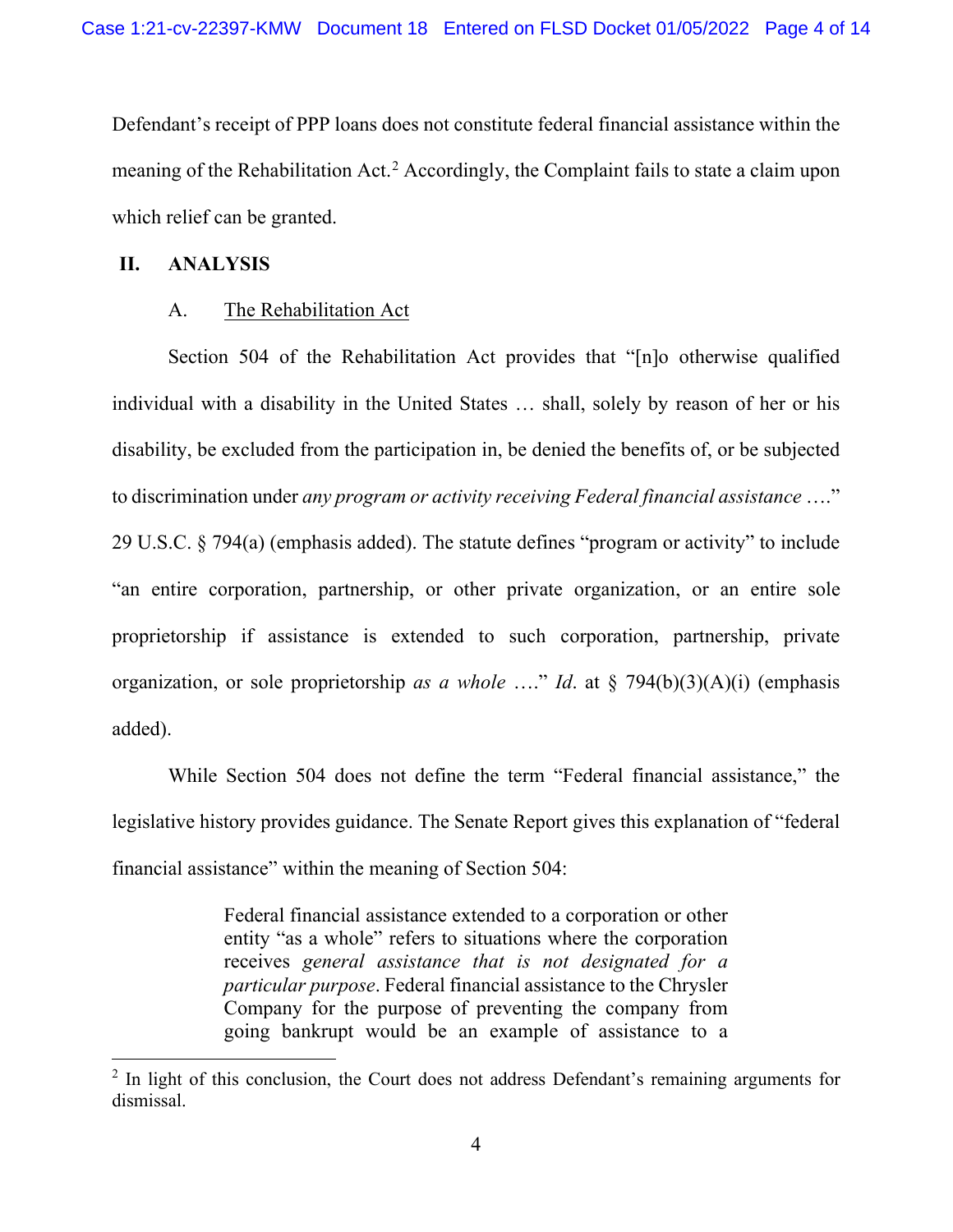corporation "as a whole." Federal aid which is limited in purpose, e.g., Job Training Partnership Act (JPTA) [*sic*] funds, is not considered aid to the corporation as a whole, even if it is used at several facilities and the corporation has discretion to determine which of its facilities participates in the program. A grant to a religious organization to enable it to extend assistance to refugees would not be assistance to the religious organization as a whole if that is only one among a number of activities of the organization.

S. REP. 100-64 at \*17 (1987) (emphasis supplied).

# B. The Paycheck Protection Program

The Coronavirus Aid, Relief, and Economic Security Act ("CARES Act") created the Paycheck Protection Program ("PPP"), which authorizes the Small Business Administration ("SBA") to guarantee loans to small businesses affected by the COVID-19 pandemic. 15 U.S.C. § 636(a)(36)(B), (F). "The [CARES] Act is in large part aimed at helping businesses make payroll and pay operating expenses in order to keep people employed through the economic downturn." *In re Gateway Radiology Consultants, P.A.*, 983 F.3d 1239, 1247 (11th Cir. 2020). The PPP is one of the programs "designed to accomplish that goal." *Id*. at 1247.

The SBA administers PPP loans under section 7(a) of the Small Business Act, which is the SBA's primary program for providing financial assistance to small businesses.<sup>[3](#page-4-0)</sup> 15 U.S.C. § 636(a)(36)(B). The PPP allows eligible small businesses to obtain guaranteed

<span id="page-4-0"></span> $3$  Congress created the PPP by adding subparagraph (36) to the SBA's existing Section 7(a) loan program, which is codified in 15 U.S.C. § [636\(a\).](https://1.next.westlaw.com/Link/Document/FullText?findType=L&pubNum=1000546&cite=15USCAS636&originatingDoc=I0babcdb0a73711eabb269ba69a79554c&refType=RB&originationContext=document&transitionType=DocumentItem&ppcid=174087023ef6442fbecbe1a11388af64&contextData=(sc.Search)#co_pp_8b3b0000958a4) *See* 15 U.S.C. § [636\(a\)\(36\)](https://1.next.westlaw.com/Link/Document/FullText?findType=L&pubNum=1000546&cite=15USCAS636&originatingDoc=I0babcdb0a73711eabb269ba69a79554c&refType=RB&originationContext=document&transitionType=DocumentItem&ppcid=174087023ef6442fbecbe1a11388af64&contextData=(sc.Search)#co_pp_017400000a5c2).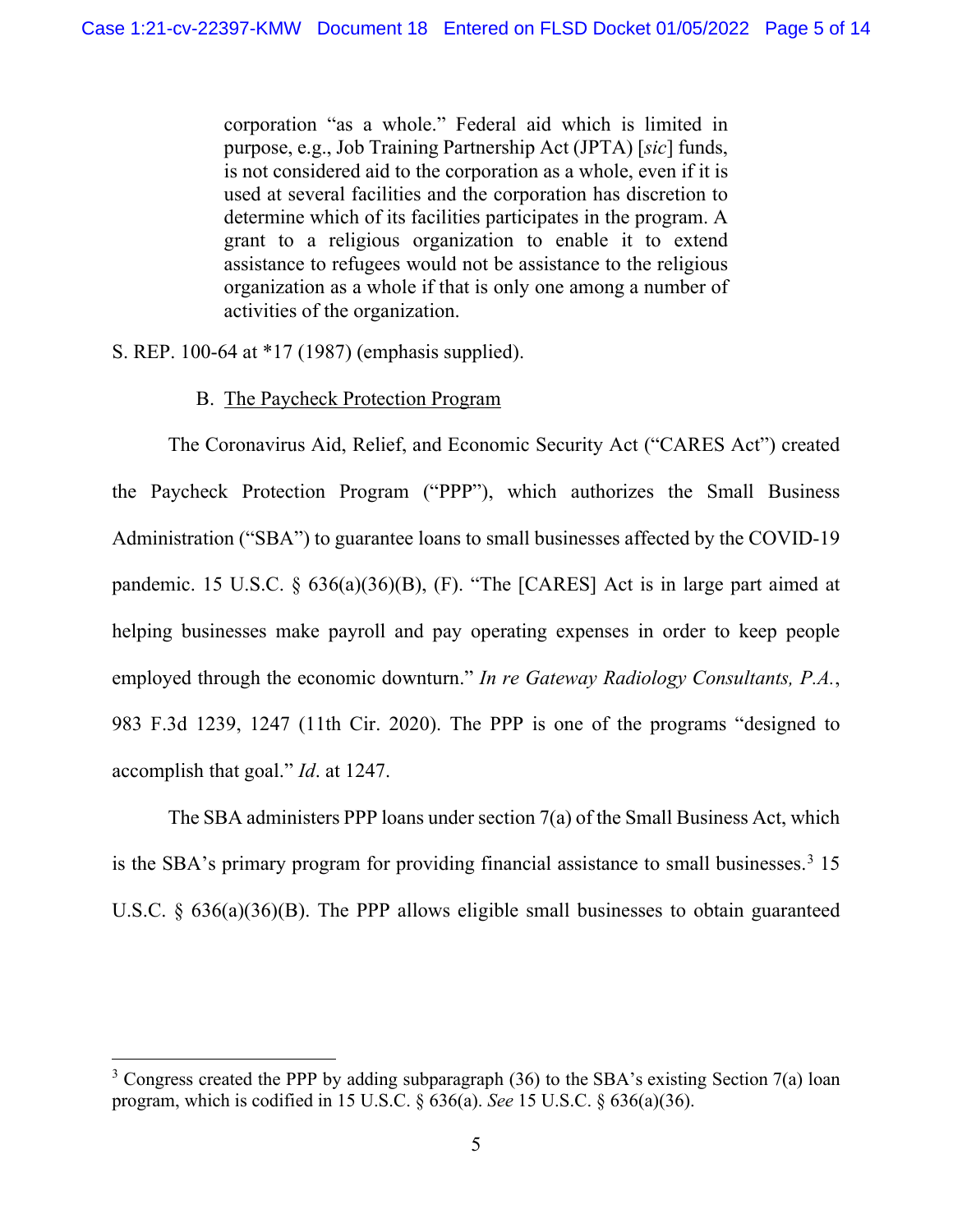loans to cover certain expenses, and those loans may be forgiven if the recipient uses the

proceeds in a specified manner.<sup>[4](#page-5-0)</sup> Several provisions of the PPP are relevant here.

First, subparagraph 36(F) sets forth the following "[a]llowable uses of covered loans":

> During the covered period, an eligible recipient may, in addition to the allowable uses of a loan made under this subsection, use the proceeds of the covered loan for --

- (I) payroll costs;
- (II) costs related to the continuation of group health care benefits during periods of paid sick, medical or family leave, and insurance premiums;
- (III) employee salaries, commissions, or similar compensations;
- (IV) payments of interest on any mortgage obligation …;
- (V) rent (including rent under a lease agreement);
- (VI) utilities;
- (VII) interest on any other debt obligations that were incurred before the covered period;
- (VIII) covered operations expenditures, as defined in section 636m(a) of this title;
- (IX) covered property damage costs, as defined in section 636m(a) of this title;
- (X) covered supplier costs, as defined in section 636m(a) of this title; and
- (XI) covered worker protection expenditures, as defined in section 636m(a) of this title.

<span id="page-5-0"></span><sup>&</sup>lt;sup>4</sup> To be clear, as summarized below, the statute and regulation establish criteria for receipt of a PPP loan and criteria for forgiveness of that loan.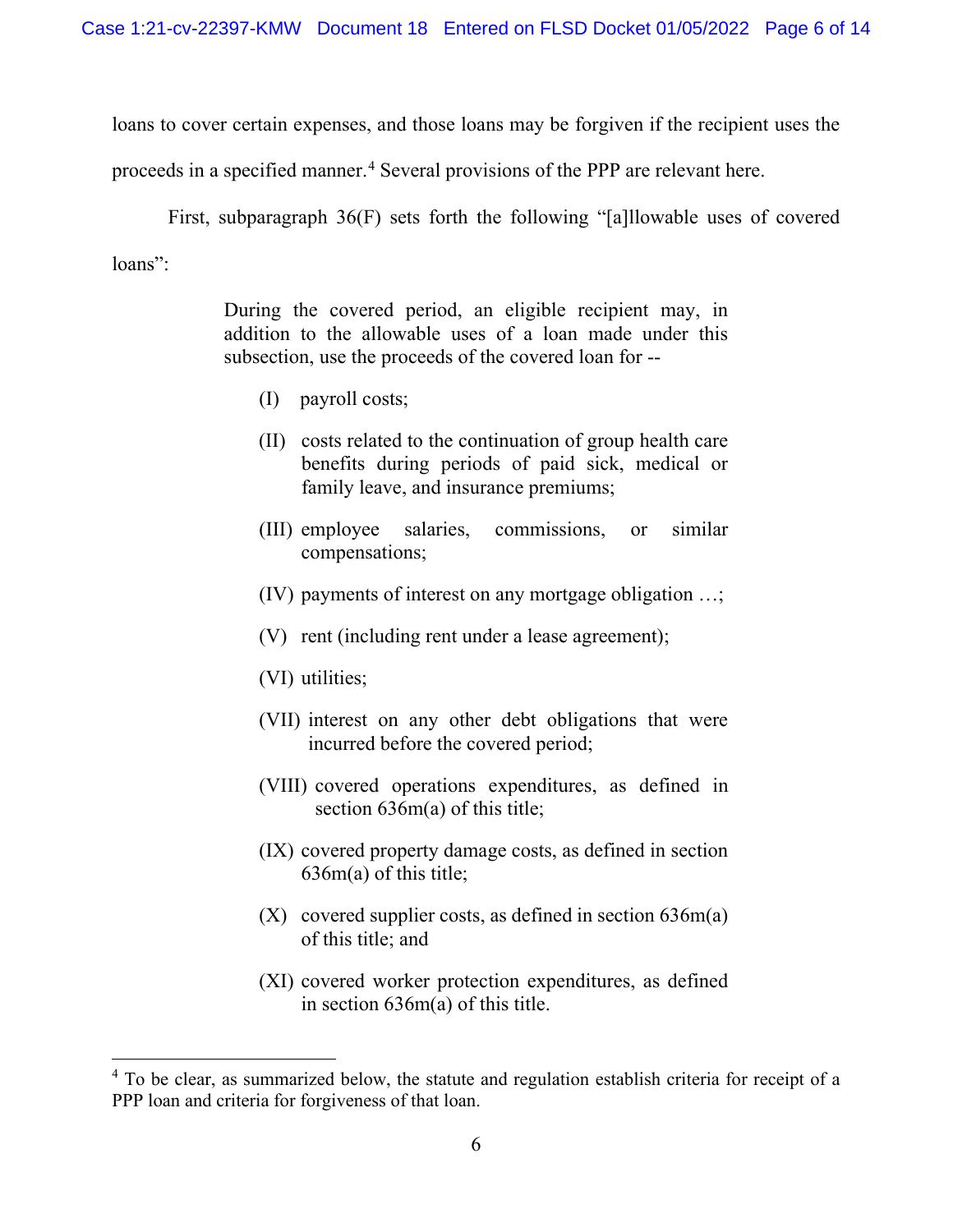# *Id.* at § 636(a)(36)(F)(i).

Second, 15 U.S.C § 636m(b) limits the allowable uses for loan proceeds which are eligible for loan forgiveness. [5](#page-6-0) An eligible borrower may receive loan forgiveness equal to the amount of PPP loan proceeds used for (i) payroll costs, (ii) mortgage interest, (iii) rent, (iv) utilities, (v) covered operations expenditures, (vi) covered property damage costs, (vii) covered supplier costs, and (viii) covered worker protection costs. *See* 15 U.S.C. § 636m(b). The statute further limits eligibility for loan forgiveness to eligible recipients who use "at least 60 percent of the covered loan amount for payroll costs" noting that they may use up to 40 percent of the covered loan amount for the remaining uses specified in section 636m(b). *Id*. at 636m(d)(8).

The CARES Act delegates authority to the SBA Administrator "to issue regulations to carry out" the PPP. *See* 15 U.S.C. § 9012. Pursuant to this authority, the SBA issued an interim final rule on April 15, 2020 (the "Interim Final Rule"), which further narrows the permissible uses of a PPP loan. *See* Business Loan Program [Temporary](https://1.next.westlaw.com/Link/Document/FullText?findType=l&pubNum=0001037&cite=UUID(IF4746CB07EE611EABFFEB5755B462BB2)&originatingDoc=Icdc66000e34511eabffee32622d22314&refType=CP&fi=co_pp_sp_1037_20811&originationContext=document&transitionType=DocumentItem&ppcid=2c3485f01d174a6791532ae2aa0896c4&contextData=(sc.Search)#co_pp_sp_1037_20811) Changes; Paycheck [Protection](https://1.next.westlaw.com/Link/Document/FullText?findType=l&pubNum=0001037&cite=UUID(IF4746CB07EE611EABFFEB5755B462BB2)&originatingDoc=Icdc66000e34511eabffee32622d22314&refType=CP&fi=co_pp_sp_1037_20811&originationContext=document&transitionType=DocumentItem&ppcid=2c3485f01d174a6791532ae2aa0896c4&contextData=(sc.Search)#co_pp_sp_1037_20811) Program, 85 Fed. Reg. 20,811 (Apr. 15, 2020).

Specifically, the Interim Final Rule instructs that proceeds of a PPP loan "are to be used for" (i) payroll costs, (ii) costs of group health insurance benefits, (iii) mortgage interest payments, (iv) rent, (v) utilities, (vi) interest payments on debt obligations incurred

<span id="page-6-0"></span><sup>&</sup>lt;sup>5</sup> The Complaint alleges that Defendant obtained PPP loans but does not indicate whether Defendant sought forgiveness of those loans. (ECF No. 1-1 at 1, 5). For the sake of completeness, the Court addresses the limitations applicable to forgiveness of PPP loans. Even if Defendant has not sought loan forgiveness, the other limitations applicable to an award and use of PPP loans discussed here demonstrate that receipt of a PPP loan does not constitute federal financial assistance to the company as a whole, as intended by the Rehabilitation Act.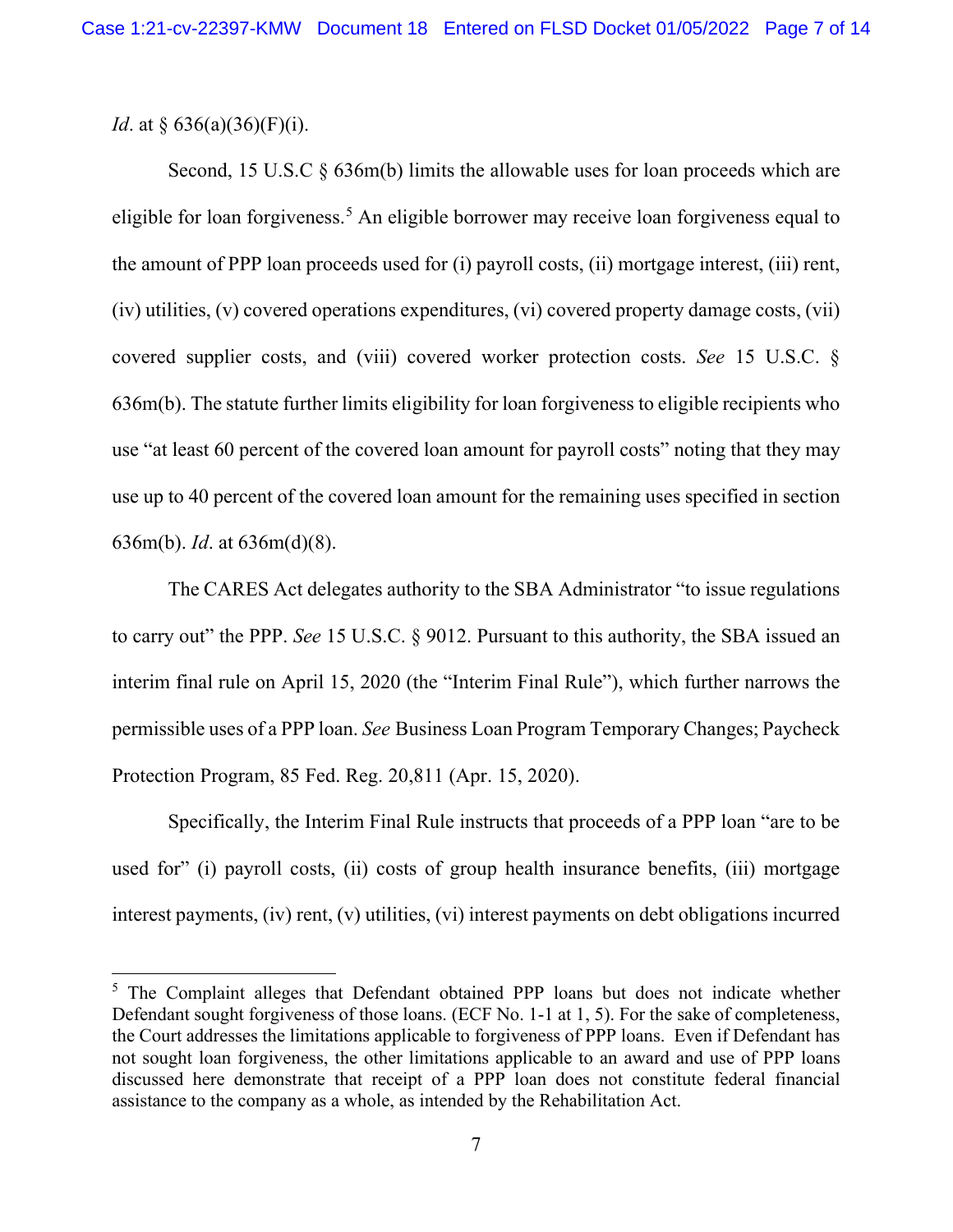before February 15, 2021 and/or (vii) refinancing an SBA EIDL loan made between January 31, 2020 and April 3, 2020. *Id*. at 20,814. It also requires that "at least 75 percent of the PPP loan proceeds *shall* be used for payroll costs."[6](#page-7-0) *Id*. (emphasis added). The SBA justified these more stringent limitations on a borrower's ability to use PPP loan proceeds this way:

> While the Act provides that PPP loan proceeds may be used for the purposes listed above and for other allowable uses described in section 7(a) of the Small Business Act (15 U.S.C. 636(a)), the Administrator believes that finite appropriations and the structure of the Act warrant a *requirement that borrowers use a substantial portion of the loan proceeds for payroll costs*, consistent with Congress' overarching goal of keeping workers paid and employed.

> > \*\*\*\*\*

This *limitation on the use of the loan funds* will help to ensure that the finite appropriations available for these loans are directed toward payroll protection, as each loan that is issued depletes the appropriation, regardless of whether portions of the loan are later forgiven.

*Id*. (emphasis added).

The Interim Final Rule thus make clear that the restrictions contained therein are not confined to only those borrowers who seek loan forgiveness but, rather, apply to all borrowers that receive PPP loans. The Interim Final Rule also makes clear that noncompliance will result in serious consequences. A borrower who uses PPP funds for "unauthorized purposes" will be "direct[ed] to repay those amounts" and a borrower who

<span id="page-7-0"></span><sup>6</sup> Congress, in the Paycheck Protection Flexibility Act of 2020, later lowered the 75% threshold that the SBA had set by mandating that at least 60% of PPP loan proceeds be used for payroll costs. Pub. L. No. 116-142 (June 5, 2020).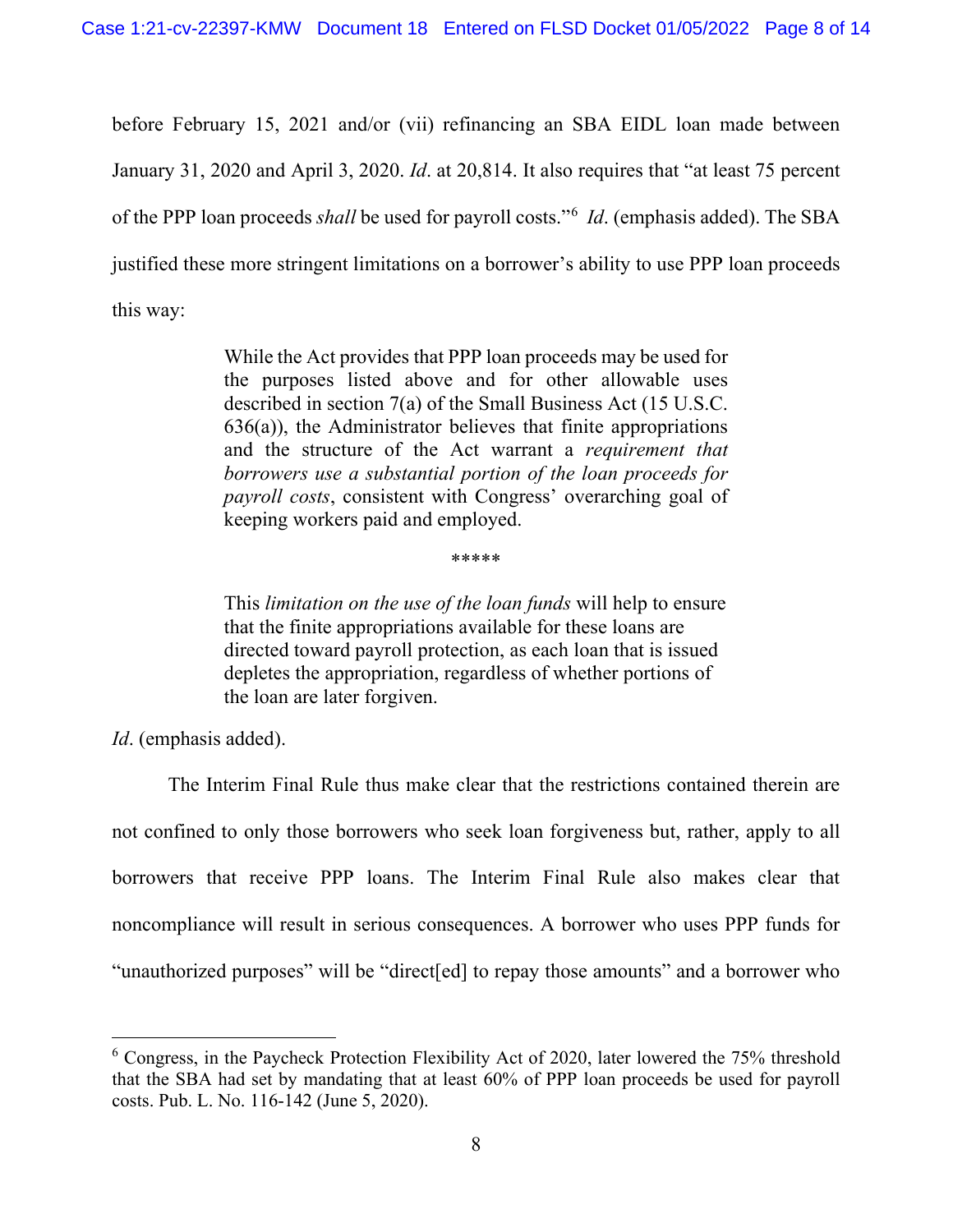"knowingly use[s] the funds for unauthorized purposes … will be subject to additional liability such as charges for fraud." *Id*.

Finally, subparagraph 36(G) requires that PPP loan applicants submit a good faith certification with their application. 15 U.S.C.  $\S 636(a)(36)(G)(i)$ . The statute provides that an "eligible recipient" applying for a PPP loan "shall make a good faith certification" that, among other things, "the uncertainty of current economic conditions makes necessary the loan request to support the ongoing operations of the eligible recipient" and "the funds will be used to retain workers and maintain payroll or make mortgage payments, lease payments, and utility payments ...." *Id*. at  $\delta$  636(a)(36)(G)(i)(I), (II). The Interim Final Rule also requires the applicant to certify that "I understand that if the funds are knowingly used for unauthorized purposes, the Federal Government may hold me legally liable such as for charges of fraud." 85 Fed. Reg. at 20,814.

#### C. Section 504 is Inapplicable

Plaintiffs allege that Defendant is subject to Section 504 of the Rehabilitation Act because it received PPP loans. (ECF No. 1 at ¶ 7; ECF No. 1-1). As mentioned, Section 504 is applicable to private entities that receive federal financial assistance "as a whole." 29 U.S.C. § 794(b)(3)(A)(i). The legislative history of the Rehabilitation Act clarifies that federal financial assistance is extended to a private entity "as a whole" when the entity "receives general assistance that is not designated for a particular purpose." S. REP. 100- 64 at \*17. The Court concludes that the plain language of Title 15 U.S.C. § 636(a)(36) and the SBA's Interim Final Rule demonstrates that a PPP loan is not general assistance but, rather, is designated for a particular purpose.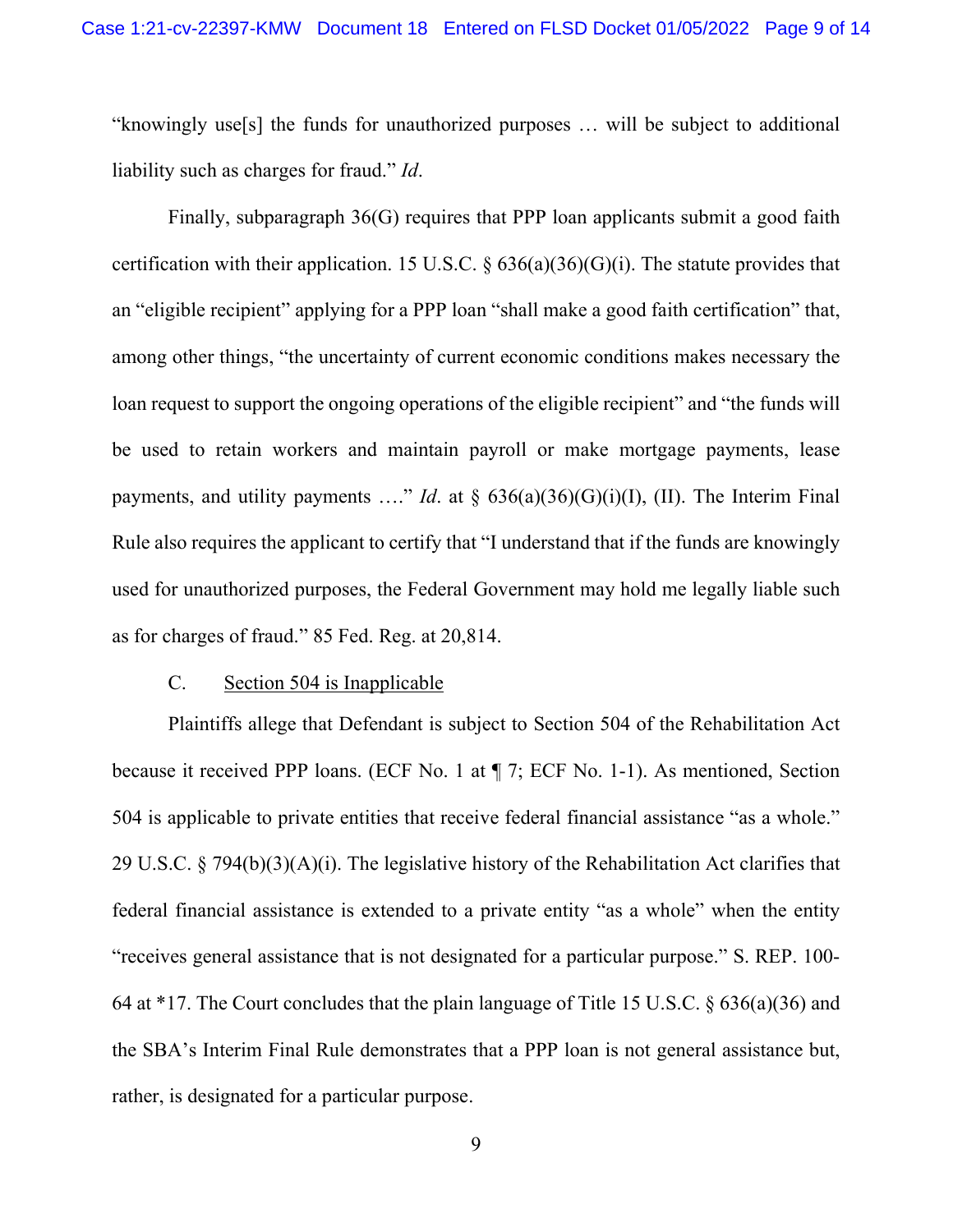A PPP loan recipient's use of PPP funds, regardless of whether loan forgiveness is sought or received, is constrained by the statute and regulation. Recipients are not free to use PPP loan proceeds as they see fit to maintain their operations. Rather, the statute sets out a list of "allowable uses" and the PPP loan applicant must certify that the funds will be used for specified purposes, namely "to retain workers and maintain payroll or make mortgage payments, lease payments, and utility payments." 15 U.S.C. § 636(a)(36)(G). The Interim Final Rule reduces the list of allowable uses even further and mandates that PPP loan proceeds be used to pay particular costs. 85 Fed. Reg. at 20,814.

Significantly, the statute and regulation mandate that recipients use a specified percentage of PPP loan proceeds for payroll costs.[7](#page-9-0) *Id*; 15 U.S.C. § 636m(b). Moreover, PPP loan recipients are subject to harsh consequences for misuse of PPP funds, including repayment of the loan and, for knowingly misusing the funds, federal fraud charges. 85 Fed. Reg. at 20,814.

Plaintiffs argue that the PPP constitutes general assistance because Defendant "already certified that it was going to use the loan for ongoing operations, not a particular purpose." (ECF No. 11 at 11). Plaintiffs rely upon Defendant's certification that "[c]urrent economic uncertainty makes this loan request necessary to support the ongoing operations of the Applicant." (ECF No. 11 at 10). This certification does not support Plaintiffs' argument because it addresses why Defendant needs a PPP loan, not how it intends to use the loan proceeds. In fact, in its PPP applications, Defendant was clear that it intends to use

<span id="page-9-0"></span><sup>7</sup> This priority is reflected in the title of the aid program, the *Paycheck* Protection Program.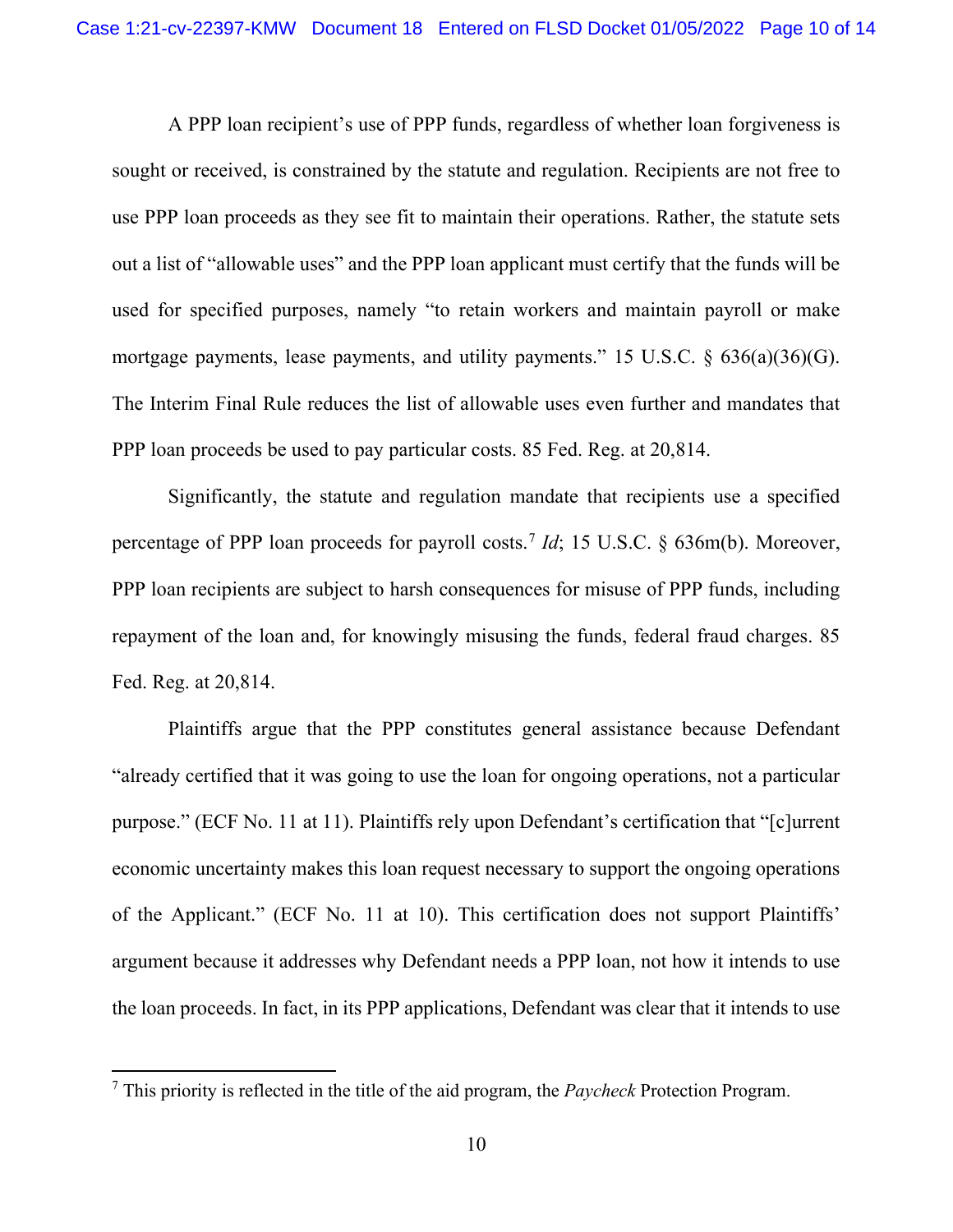all of the loan proceeds for payroll costs. (ECF No. 1-1 at 2, 6). Moreover, a different certification addresses use of PPP funds. Specifically, Defendant, like all borrowers who apply for a PPP loan, must also certify that it will use the funds for limited purposes (i.e., to retain workers, maintain payroll, or make mortgage, lease, and utility payments). 85 Fed. Reg. at 20,814. This certification, coupled with the statutory and regulatory limitations of PPP funds, reinforce the Court's conclusion that a PPP loan is designated for a particular purpose.

Plaintiffs also argue that they "should be allowed to conduct discovery to determine how the PPP funds were used and to review loan documents." (ECF No. 11 at 8). The Court disagrees. "[T]he inquiry of whether Defendants received 'federal financial assistance' within the meaning of the [statute at issue] focuses on the intent of Congress when enacting the [statute], and not on the acts of the recipient of the funds." *Shotz v. American Airlines, Inc.*, 323 F.Supp.2d 1315, 1319 (S.D. Fla. 2004) (citations omitted).

The Court has considered the decision of the Eleventh Circuit Court of Appeals in *Moore v. Sun Bank of North Florida, N.A.*, 923 F.2d 1423 (11th Cir. 1991). In *Moore*, the Eleventh Circuit, in a split decision, concluded that a national bank's participation in the SBA's guaranteed loan program constitutes receipt of federal financial assistance pursuant to Section 504. The *Moore* decision is distinguishable for several reasons. First, *Moore*  preceded the creation of the PPP by many years, and it considered the SBA's guaranteed loan program more broadly. This distinction is important because, unlike traditional SBA loans which can be used for a variety of general business purposes, the PPP and implementing regulations significantly limit how the borrower can utilize PPP loan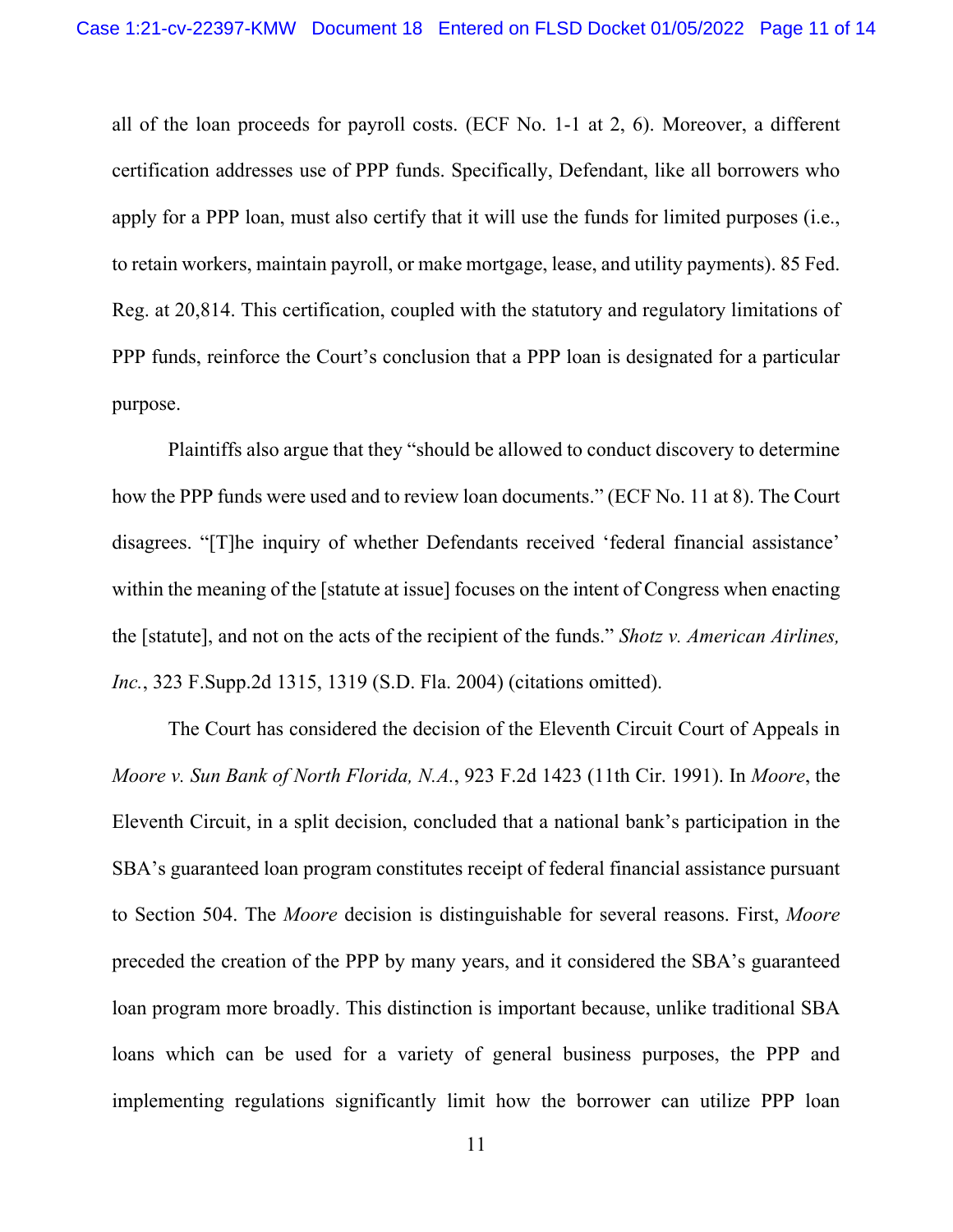proceeds; they also dictate how the borrower must apportion loan proceeds among the allowable uses. *See* 15 U.S.C. § 636(a)(36)(F), (G); 85 Fed. Reg. at 20,814; 15 U.S.C. § 636m(b).

Second, the *Moore* Court did not address the legislative history discussed above, nor did it examine whether the assistance was provided to the entity "as a whole." Instead, the Court examined whether contracts of insurance or guaranty are excluded from the definition of federal financial assistance (they are not), and whether the bank was a "mere beneficiary of federal funds" or a "recipient" (it was a recipient). *Id*. at 1425-32. Neither of those issues are relevant here. For these reasons, *Moore* does not cause this Court to conclude that Defendant's PPP loans bring it within the scope of the Rehabilitation Act.

I also recognize that another division of this Court recently denied a motion to dismiss a Section 504 claim where the plaintiff, as here, alleged that the defendant's receipt of PPP loans subjected it to the Rehabilitation Act. In *Fernandez v. Bruno Northfleet, Inc.*, the Honorable William P. Dimitrouleas found that allegations that the defendant "owns or operates a business that is the recipient of federal financial assistance" and "as a recipient of financial assistance, Defendant has subjected itself and all of its operations … including its website, to the provisions of the Rehab Act" were "sufficient at the pleading stage." No. 21-cv-80609, 2021 WL 4851378, at \*4 (S.D. Fla. Oct. 18, 2021).

The *Fernandez* Court relied upon the *Moore* decision, without further analysis, along with a decision from a district court in Maryland, *Husbands v. Financial Management Solutions, LLC*, No. GJH-20-3618, 2021 WL 4339436, at \*8 (D. Md. Sept. 23, 2021). The defendant in *Husbands* raised a different argument: that the Rehabilitation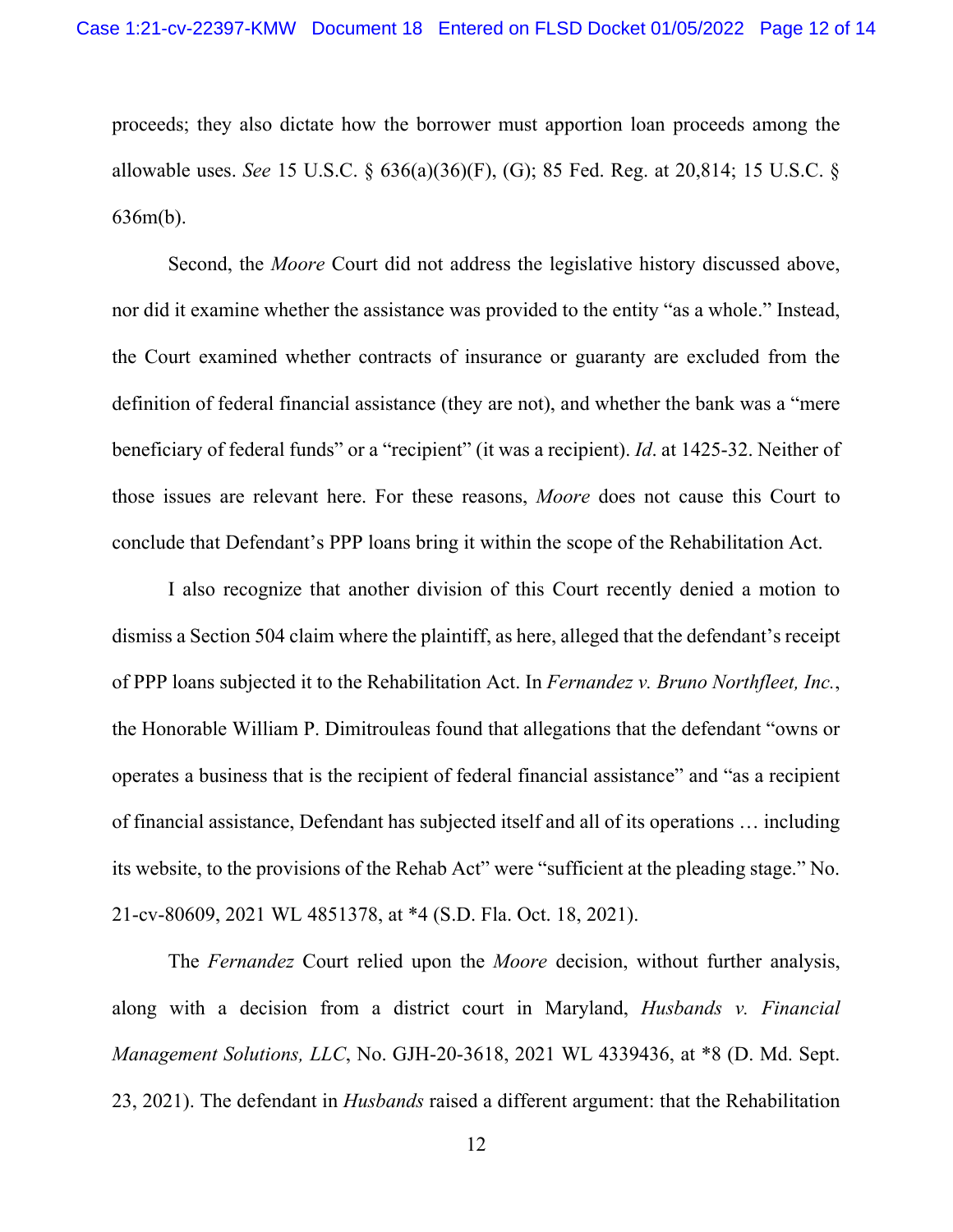Act was inapplicable because the Defendant received its PPP loans *after* the acts alleged in the amended complaint. *Id*. Without further analysis, that Court concluded that the allegations were sufficient to state a claim. *Id.* 

Plaintiffs also rely upon a district court decision from the Eastern District of Louisiana, *Beverly R. v. Mt. Carmel Academy of New Orleans, Inc.*, 528 F.Supp.3d 451 (E.D. La. 2021). That case too is distinguishable because the defendant argued it was no longer subject to the Rehabilitation Act because its PPP loan had been forgiven. *Id*. at 461. In sum, Plaintiffs do not cite any decisions which analyze whether PPP loans constitute "federal financial assistance" within the meaning of Section 504.[8](#page-12-0)

# **III. CONCLUSION**

For the reasons set forth above, the Court concludes that a PPP loan is not financial assistance extended to a company "as a whole" because it is not general assistance but, rather, is designated for a particular purpose. As such, Defendant's receipt of PPP loans does not constitute federal financial assistance within the meaning of the Rehabilitation Act. Accordingly, the Court concludes, as a matter of law, that the Rehabilitation Act does not apply to Defendant. I therefore **RESPECTFULLY RECOMMEND** that the Court

<span id="page-12-0"></span><sup>&</sup>lt;sup>8</sup> Without offering any analysis, Plaintiffs attach to their Response an excerpt from an SBA "FAQ" page for "Faith-Based Organizations" regarding PPP loans which states that "[r]eceipt of a loan through any SBA program constitutes Federal financial assistance and carries with it the application of certain nondiscrimination obligations." (ECF No. 11-1). While this conclusory sentence supports Plaintiffs' argument, it does not change the Court's analysis. First, Defendant is not a faith-based organization. Second, the FAQ generically uses the term "Federal financial assistance." As explained in this Report and Recommendation, the legislative history of Section 504, by contrast, explains the meaning of the term for purposes of the Rehabilitation Act. Third, the Court notes that an informal FAQ sheet from the SBA is not binding authority, and Plaintiffs have provided no authority for this Court to give it deference.